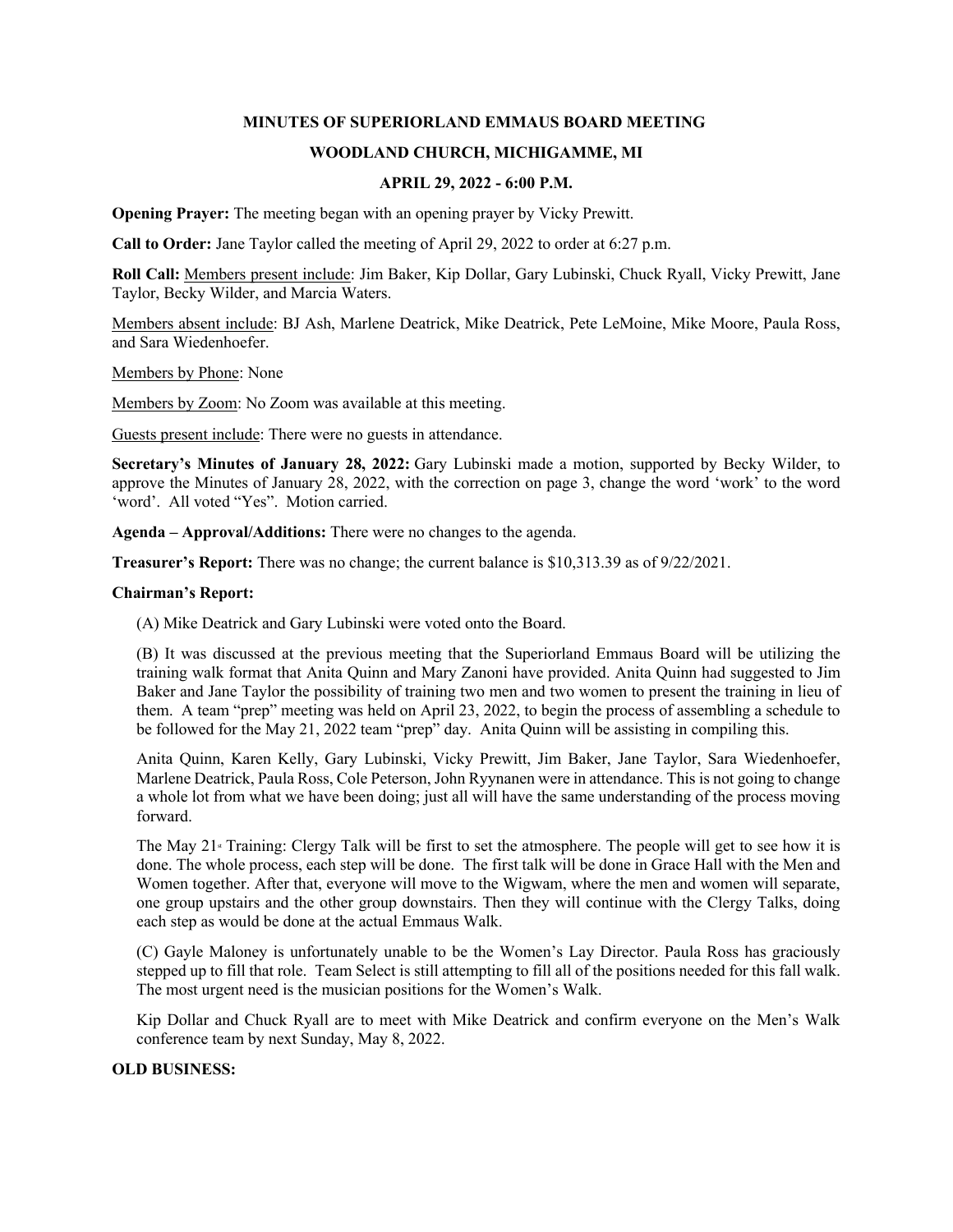A. Board Vacancies/Assignments: Chuck Ryall stated that Billie Ladwig has expressed interest to serve on the Emmaus Board.

**Board Assignments:** Board member assignments were discussed and most of the positions were filled. Each board members needs to oversee a specific board duty.

Community Spiritual Director – Vicky Prewitt;

Community Lay Director – Jane Taylor;

Assistant Community Lay Director - Mike Moore;

Nominations Chairperson – Jim Baker;

Secretary, Registration Chairperson – Marcia Waters;

Treasurer – Chuck Yeager

Communication/Literature/Agape Chairperson – Jim Baker;

Candlelight Co-Chairperson – Becky Wilder and Pete LeMoine;

Facility Setup/Teardown Committee – Gary Lubinski and Mike Deatrick

Team Select Chairperson – Kip Dollar,

Prayer Vigil Chairperson – Chuck Ryall

Sponsors Hour Chairperson – Paula Ross

Purchasing Chairperson (Upper Room) – Marlene Deatrick

Gatherings, Merchandise Chairperson – Sara Wiedenhoefer

Computer, IT Tech Chairperson – BJ Ash

Board Assignments: Gary Lubinski made a motion, supported by Becky Wilder to assign Mike Deatrick to Setup/Teardown, remove Becky Wilder from Setup/Teardown and have Ms. Wilder only on Candlelight. All voted "Yes". Motion carried.

Gary Lubinski made a motion, supported by Kip Dollar, to assign BJ Ash the Computer, IT Tech. All voted "Yes". Motion carried.

- A. Re-connecting? What should the process be? Contact those that have walked or worked in the last ? years. Should we call, email, send a letter, or do all three? A couple of Board Members stated that the contact information they had was not current.
- B. What are some questions that could be asked to re-connect? This is something that we all should think about. If someone called you to re-connect with you, what would you expect?
- C. Should we have a liaison phone caller in each city? We need volunteers.
- D. Is the Board and the next Lay Leadership willing to follow recommended guidelines for rotation into leadership position? This is to establish a rotating schedule and keep everything moving smoothly. Everyone needs to understand the rotation. This was discussed in detail and not everyone is willing or may not be able to fill the Lay Leadership role.
- E. Accountability for Leadership picking back up after quarantine, not necessarily a formal Fourth Day Meeting in person. What are you doing now?